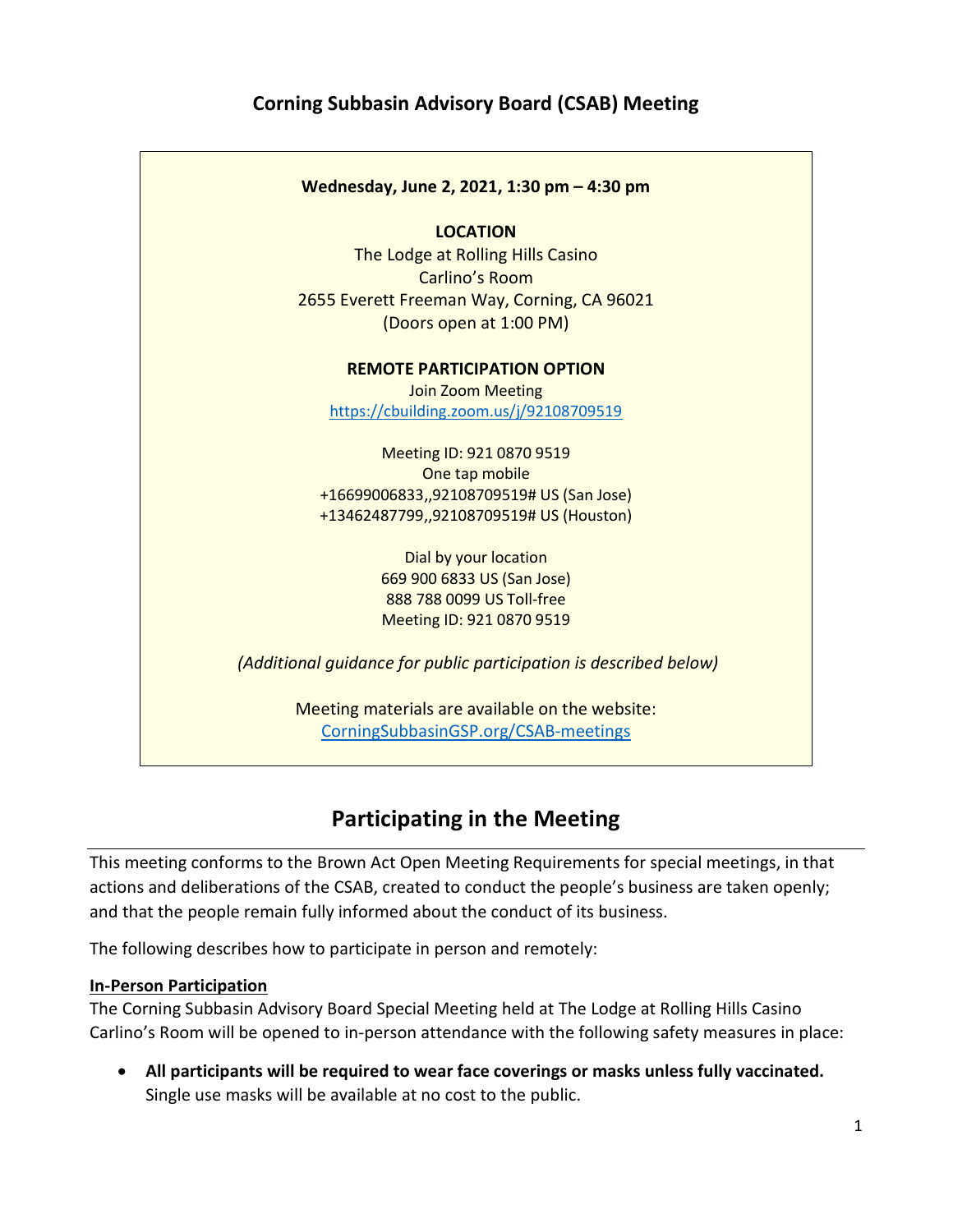Participants may provide their name and contact information. This information is to be used for contact tracing in the event of positive COVID-19 test for any supervisors, staff, or public participants. Tehama County Counsel will deliver contact information to Tehama County Public Health for contact tracing purposes, if necessary.

### Options for providing comments

- For written submission of public comments and to comment on agendized items (please specify which agenda item), please email Nichole Bethurem (nbethurem@tcpw.ca.gov). Comments may be made via email throughout the meeting as this email will be actively monitored.
- To provide verbal comments during Q&A sessions, use the 'Raise Hand' feature in Zoom or indicate via the Zoom Chatbox.

If experiencing technical difficulties, email Nichole Bethurem (nbethurem@tcpw.ca.gov).

| Approx.<br><b>Time</b> | <b>Item</b>                                                                                                                                                                              | <b>Associated</b><br><b>Materials</b>                      | <b>Lead</b>                                                                                            |
|------------------------|------------------------------------------------------------------------------------------------------------------------------------------------------------------------------------------|------------------------------------------------------------|--------------------------------------------------------------------------------------------------------|
| 1:30<br>5 mins         | Roll Call,<br><b>Introductions</b><br><b>Agenda Review</b><br><b>Review Meeting Groundrules</b>                                                                                          | Agenda<br>$\bullet$<br>Meeting<br>$\bullet$<br>Groundrules | Julie Leimbach,<br>Facilitator, KW; Lisa<br>Hunter, Glenn<br>County; Ryan<br>Teubert, Tehama<br>County |
| 1:35<br>5 mins         | <b>Public Comment for Items Not on the Agenda</b>                                                                                                                                        |                                                            | Julie Leimbach,<br>Facilitator, KW                                                                     |
| 5 mins                 | <b>Action Item: Approval of Meeting Summary</b><br>Make any necessary revisions and<br>approve the meeting summary for<br>Meeting #13.                                                   | <b>Draft</b><br>$\bullet$<br>Meeting #13<br>Summary        | Julie Leimbach,<br>Facilitator, KW                                                                     |
| 5 mins                 | <b>Action Item: Approval of Special 5/6 Meeting</b><br><b>Summary</b><br>Make any necessary revisions and<br>approve the meeting summary for the<br>CSAB special meeting of May 6th.     | <b>Draft Special</b><br>$\bullet$<br>Meeting<br>Summary    | Julie Leimbach,<br>Facilitator, KW                                                                     |
| $10 \text{ mins}$      | <b>GSA Updates</b><br>Receive updates from Corning Sub-basin<br>$\bullet$<br>GSA and Tehama County GSA<br>Interbasin coordination updates<br>$\bullet$<br><b>CSAB and Public Comment</b> | Verbal<br>$\bullet$<br>Updates                             | Lisa Hunter, Glenn<br>County; Ryan<br>Teubert, Tehama<br>County; and Lisa<br>Porta, M&A                |

## MEETING #14 AGENDA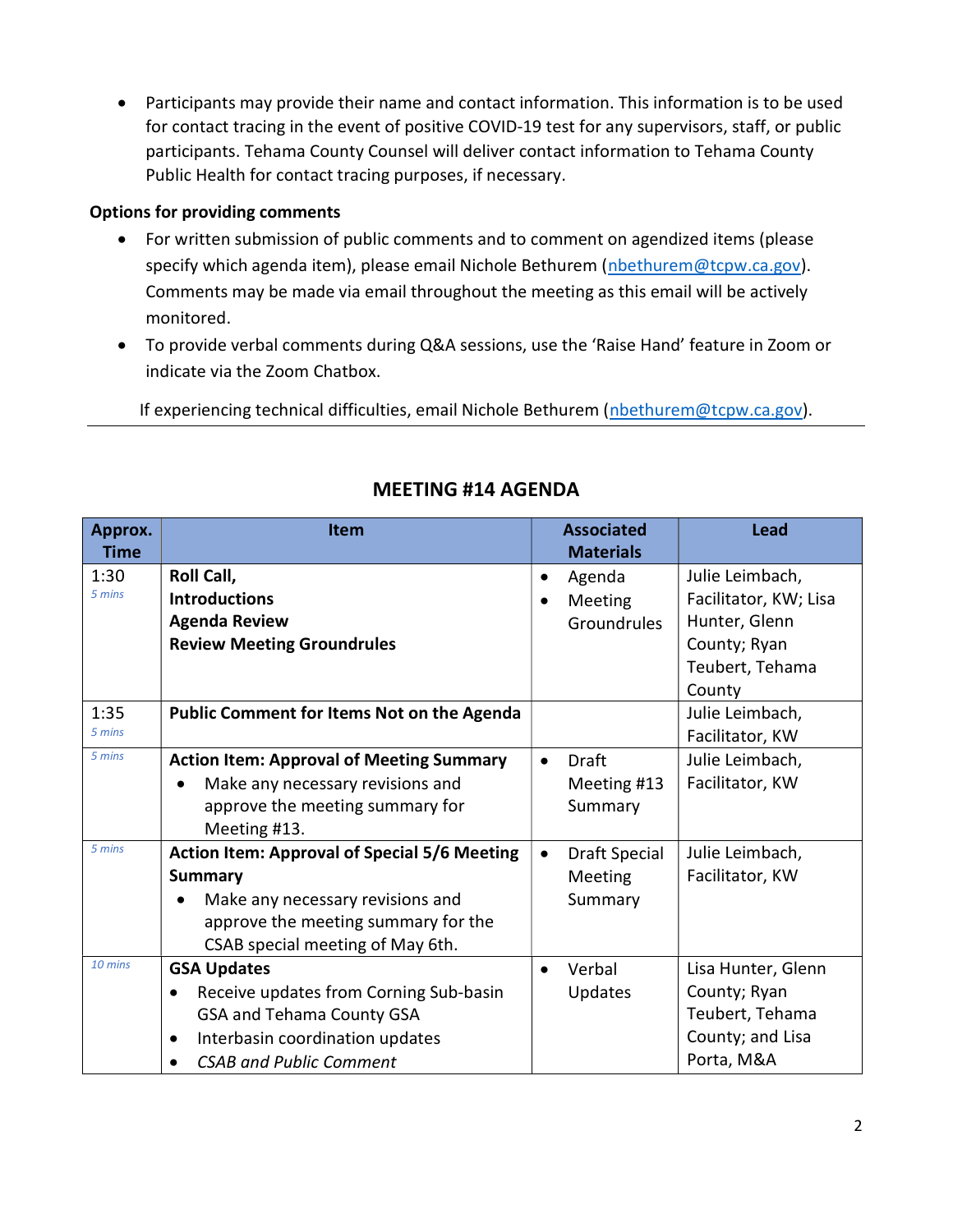| Approx.<br><b>Time</b> | <b>Item</b>                                                 |           | <b>Associated</b><br><b>Materials</b> | <b>Lead</b>                             |
|------------------------|-------------------------------------------------------------|-----------|---------------------------------------|-----------------------------------------|
| 15 mins                | <b>Degraded Water Quality SMC</b>                           | $\bullet$ | Presentation                          | Julie Leimbach, KW &                    |
|                        | Review draft SMC                                            |           | slides and                            | Lisa Porta, M&A                         |
|                        | Discussion and feedback from CSAB<br>$\bullet$              |           | handout                               |                                         |
|                        | <b>Public comment</b>                                       |           |                                       |                                         |
|                        | <b>Possible Action Item:</b> Make recommendation            |           |                                       |                                         |
|                        | to GSAs on Degraded Water Quality SMC                       |           |                                       |                                         |
| 15 mins                | <b>Land Subsidence SMC</b>                                  | $\bullet$ | Presentation                          | Julie Leimbach, KW &                    |
|                        | <b>Review draft SMC</b><br>$\bullet$                        |           | slides and                            | Lisa Porta, M&A                         |
|                        | Discussion and feedback from CSAB                           |           | handout                               |                                         |
|                        | <b>Public comment</b>                                       |           |                                       |                                         |
|                        | <b>Possible Action Item:</b> Make recommendation            |           |                                       |                                         |
|                        | to GSAs on Land Subsidence SMC                              |           |                                       |                                         |
| 45 mins                | <b>Review Chronic Lowering of Groundwater</b>               | $\bullet$ | Presentation                          | Tania Carlone, CBI &                    |
|                        | <b>Levels SMC</b>                                           |           | slides and                            | Lisa Porta, M&A                         |
|                        | Review information presented at Special<br>$\bullet$        |           | handout                               |                                         |
|                        | Meeting and potential options                               |           |                                       |                                         |
|                        | Discussion and feedback from CSAB<br>$\bullet$              |           |                                       |                                         |
|                        | <b>Public comment</b>                                       |           |                                       |                                         |
|                        | <b>Possible Action Item:</b> Make recommendation            |           |                                       |                                         |
|                        | to GSAs on Chronic Lowering of Groundwater                  |           |                                       |                                         |
|                        | Levels SMC                                                  |           |                                       |                                         |
| 15 mins                | <b>Reduction in Storage SMC</b>                             | $\bullet$ | Presentation                          | Julie Leimbach, KW &                    |
|                        | <b>Review draft SMC</b><br>$\bullet$                        |           | slides and                            | Lisa Porta, M&A                         |
|                        | Discussion and feedback from CSAB                           |           | handout                               |                                         |
|                        | <b>Public comment</b>                                       |           |                                       |                                         |
|                        | <b>Possible Action Item:</b> Make recommendation            |           |                                       |                                         |
| 15 mins                | to GSAs on Reduction in Storage SMC                         |           |                                       |                                         |
|                        | <b>Streamflow Depletion SMC</b><br>Review draft SMC         | $\bullet$ | Presentation<br>slides and            | Julie Leimbach, KW &<br>Lisa Porta, M&A |
|                        | $\bullet$<br>Discussion and feedback from CSAB<br>$\bullet$ |           | handout                               |                                         |
|                        | <b>Public comment</b><br>$\bullet$                          |           |                                       |                                         |
|                        | <b>Possible Action Item:</b> Make recommendation            |           |                                       |                                         |
|                        | to GSAs on Streamflow Depletion SMC                         |           |                                       |                                         |
| 15 mins                | <b>GSP Status and Next Steps</b>                            | $\bullet$ | <b>CSAB</b>                           | Julie Leimbach, KW &                    |
|                        | 2021 CSAB meeting schedule, topics, and<br>٠                |           | Schedule and                          | Lisa Porta, M&A                         |
|                        | recommendations to be made                                  |           | Objectives                            |                                         |
|                        | GSP Sections development update<br>$\bullet$                |           |                                       |                                         |
|                        | GSP review schedule reminders                               |           |                                       |                                         |
| 10 mins                | <b>Review Action Items and Adjourn</b>                      | ٠         | Closing<br>remarks                    | <b>GSP Team</b>                         |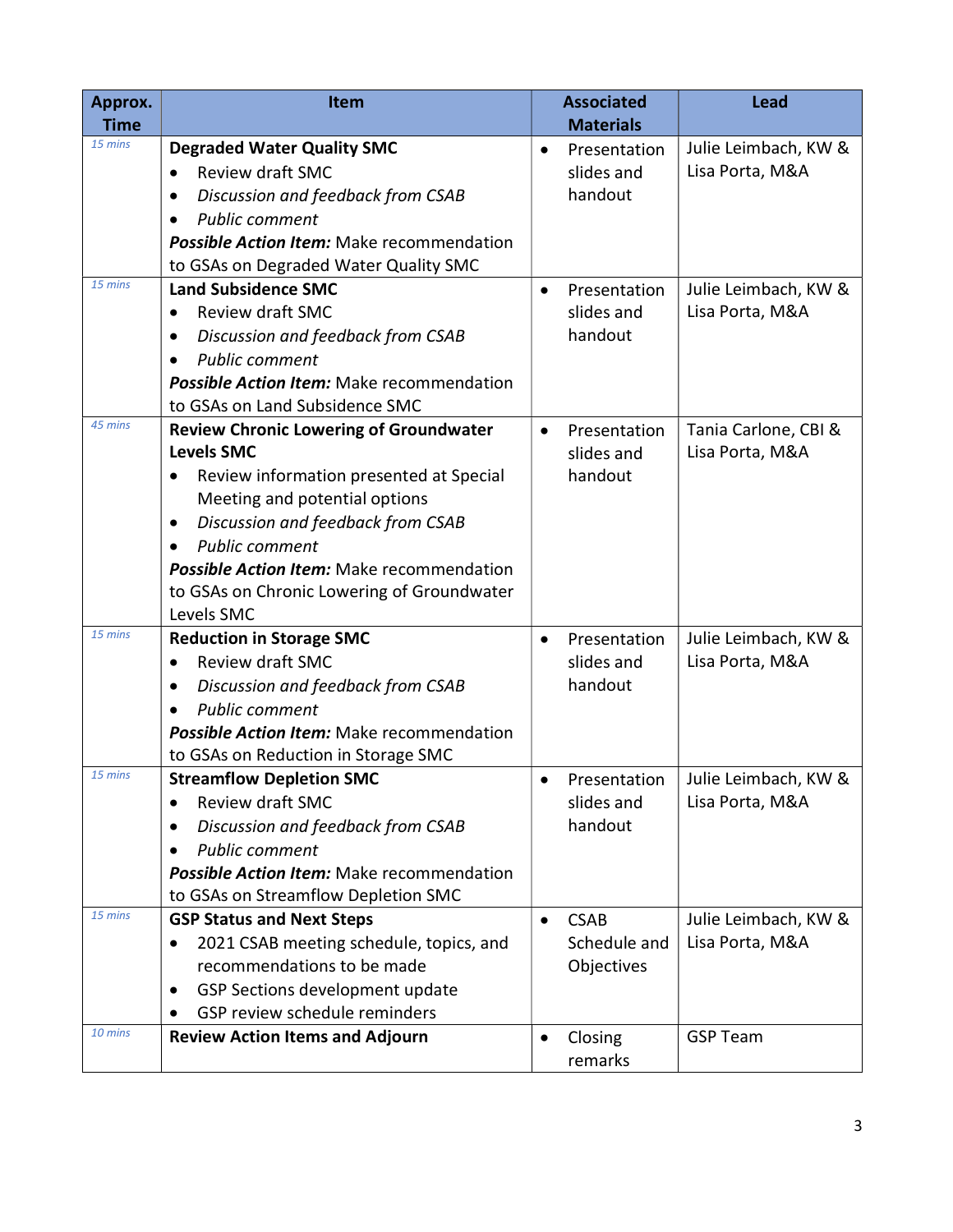# Meeting Groundrules

Participants will observe the following meeting groundrules to guide their behavior and comment process. Participants will:

- 1. Observe Brown Act requirements.
- 2. Seek to understand and respect opposing views.
- 3. Keep comments and discussion succinct and focused on meeting objectives.
- 4. Observe the following public comment groundrules:
	- a. The public will have an opportunity to comment on items that are not on the agenda.
	- b. Each public comment will be limited to three minutes.
	- c. CSAB members are not required to respond to any issues raised during the public comment period and may not take any action on such issues other than to refer the item or schedule the issue(s) for a future agenda.
	- d. For virtual meetings, when a member of the public wants to join the comment queue, they can either indicate in the Chatbox of the webinar or let the facilitator know verbally if they are only on the audio portion of the teleconference.
	- e. Comments will be taken in the order that they are received.

### CSAB Schedule & Objectives

The Corning Sub-Basin Advisory Board (CSAB) will meet monthly on the first Wednesday of the month from 1:30 to 3:30 pm (4:00 pm starting March 2021). Meetings are planned from April 2020 through approximately December 2021. This meeting schedule outlines the anticipated schedule and the key discussion topics for each meeting. It will be updated to reflect the most current information, as warranted.

| Date | <b>Key Meeting Topics</b>                                                                                                                                                                                                                                                 | <b>CSAB Meeting Objectives</b>                                                                                                                                                                           |  |
|------|---------------------------------------------------------------------------------------------------------------------------------------------------------------------------------------------------------------------------------------------------------------------------|----------------------------------------------------------------------------------------------------------------------------------------------------------------------------------------------------------|--|
| 2020 |                                                                                                                                                                                                                                                                           |                                                                                                                                                                                                          |  |
| Apr  | <b>CSAB Overview</b><br>$\bullet$<br><b>GSP Development</b><br>$\bullet$<br><b>Groundwater Data</b><br>$\bullet$<br>Overview of Data Management System and<br>$\bullet$<br>Model<br>Sustainable Management Goal Example<br>$\bullet$<br>Interests & Concerns<br>$\bullet$ | Provide background on Corning GSP framework<br>Collection of groundwater data<br><b>Collection of interests</b><br>Introduce potential Sustainability Goal for<br>Subbasin<br><b>Public Comment</b>      |  |
| June | Draft Hydrogeologic Conceptual Model and<br>$\bullet$<br>groundwater conditions<br>Modeling platform selection<br>$\bullet$<br>GSP review process<br>$\bullet$                                                                                                            | CSAB Recommendations and questions for<br>Hydrogeologic Conceptual Model and<br><b>Groundwater Conditions</b><br>Make a recommendation on model platform to<br>use for GSP work<br><b>Public Comment</b> |  |
| July | <b>Current and Historical draft Water Budgets</b><br>$\bullet$<br>Model overview<br>$\bullet$<br>Potential management areas<br>$\bullet$                                                                                                                                  | Review of what is perceived as historic and<br>current unsustainable groundwater use based on<br>water budget<br><b>Public Comment</b>                                                                   |  |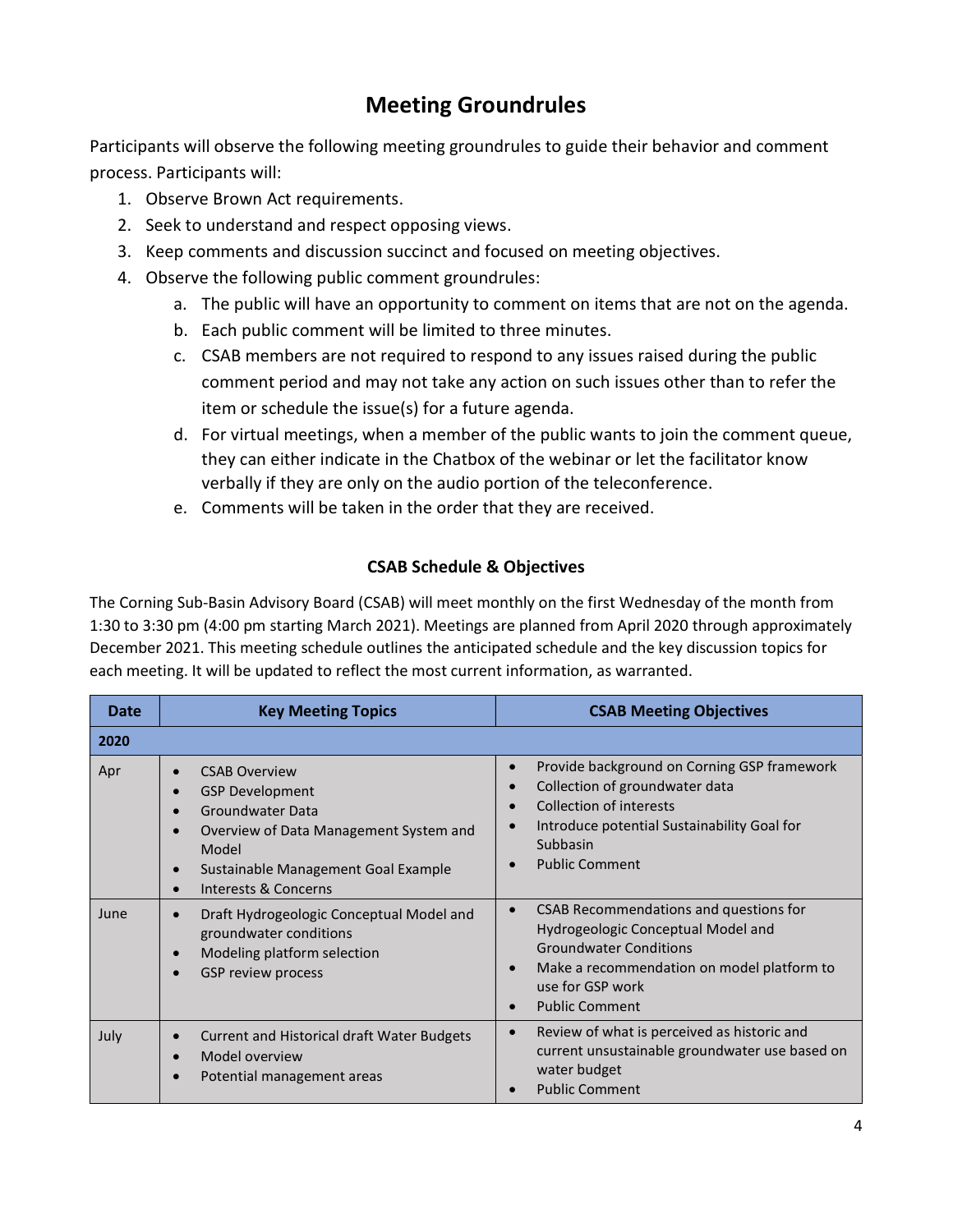| Aug              | <b>Monitoring Networks</b><br>$\bullet$<br>Overview of Sustainable Management<br>$\bullet$<br>Criteria and approach to development<br><b>Draft Sustainability Goal</b><br>$\bullet$                                                                                                                                           | Answer questions on monitoring networks<br>$\bullet$<br>Gather initial feedback on process for developing<br>$\bullet$<br><b>SMCs</b><br><b>Discuss Sustainability Goal</b><br>$\bullet$<br><b>Public Comment</b><br>$\bullet$                                                                             |
|------------------|-------------------------------------------------------------------------------------------------------------------------------------------------------------------------------------------------------------------------------------------------------------------------------------------------------------------------------|------------------------------------------------------------------------------------------------------------------------------------------------------------------------------------------------------------------------------------------------------------------------------------------------------------|
| Sept             | Groundwater Level SMC discussion #1 -<br>$\bullet$<br>background on Groundwater Levels SMC<br>Proposed approaches for MT and MO<br>$\bullet$                                                                                                                                                                                  | Input on proposed approaches for MT and MO<br>$\bullet$<br>development<br><b>Public Comment</b><br>$\bullet$                                                                                                                                                                                               |
| Oct 7            | Groundwater Level SMC discussion #2 -<br>$\bullet$<br>proposed groundwater level MT and MO<br>Initial Discussion on Potential Projects and<br>$\bullet$<br><b>Management Actions</b>                                                                                                                                          | Recommendations on proposed groundwater<br>$\bullet$<br>level MT and MO<br>Input on Projects and Actions<br>$\bullet$<br><b>Public Comment</b><br>$\bullet$                                                                                                                                                |
| Nov <sub>4</sub> | <b>Integrated Model Updates</b><br>$\bullet$<br>Overview of current, historical and projected<br>$\bullet$<br>water budgets                                                                                                                                                                                                   | Answer questions on modeling and water<br>$\bullet$<br>budgets<br><b>Public Comment</b><br>$\bullet$                                                                                                                                                                                                       |
| Dec <sub>2</sub> | Open Discussion on GSP Sections 1 and 2<br>$\bullet$                                                                                                                                                                                                                                                                          | Receive feedback on Draft GSP Sections 1 and 2<br>$\bullet$<br>provided and available on Corning GSP website<br>Answer any additional GSP questions<br>$\bullet$                                                                                                                                           |
| 2021 - Proposed  |                                                                                                                                                                                                                                                                                                                               |                                                                                                                                                                                                                                                                                                            |
| Jan 6            | Open Discussion on GSP Section 3<br>$\bullet$                                                                                                                                                                                                                                                                                 | Receive feedback on Draft GSP Section 3 provided<br>$\bullet$<br>and available on Corning GSP website<br>Answer any additional GSP questions<br>$\bullet$                                                                                                                                                  |
| Feb <sub>3</sub> | Depletion of interconnected surface water<br>$\bullet$<br>SMC discussion #1 - background on Subbasin<br>streams and introduction to SMC<br>Overview of Groundwater Dependent<br>$\bullet$<br>Ecosystems (GDEs) approach<br>Land subsidence SMC discussion #1-<br>background on Subbasin conditions and<br>introduction to SMC | Input on significant and unreasonable conditions<br>$\bullet$<br>and initial discussion on MT development<br><b>Public Comment</b><br>$\bullet$                                                                                                                                                            |
| Mar <sub>3</sub> | -Depletion of interconnected surface water<br>SMC discussion #2 - review SMC approaches<br>Land subsidence SMC discussion #1 - review<br>SMC approaches                                                                                                                                                                       | Input on proposed approaches for MT and MO<br>$\bullet$<br>development<br>Discussion of undesirable results<br>$\bullet$<br><b>Potential recommendations to GSA Boards for</b><br><b>Lowering of GWLs SMC</b><br><b>Public Comment</b><br>$\bullet$                                                        |
| Apr 7            | Land subsidence SMC discussion #2 - review<br>$\bullet$<br>SMC approaches<br>Review projected water budgets and GSP<br>$\bullet$<br>requirements; introduction to storage SMC<br>Initial discussion on potential projects and<br>$\bullet$<br>management actions                                                              | Input on significant and unreasonable conditions<br>$\bullet$<br>and initial discussion on MT development<br><b>Potential recommendations to GSA Boards for</b><br>$\bullet$<br>subsidence SMC<br>Input on potential projects and management<br>$\bullet$<br>actions<br><b>Public Comment</b><br>$\bullet$ |
| May 5            | Discussions and development of SMCs for<br>$\bullet$<br><b>Groundwater Quality</b><br>Review SMC approaches for Interconnected<br>$\bullet$<br>SW depletion SMC<br>Continue discussion on projects and<br>$\bullet$<br>management actions                                                                                     | Input on significant and unreasonable conditions<br>$\bullet$<br>and initial discussion on SMC development<br><b>Public Comment</b><br>$\bullet$                                                                                                                                                           |